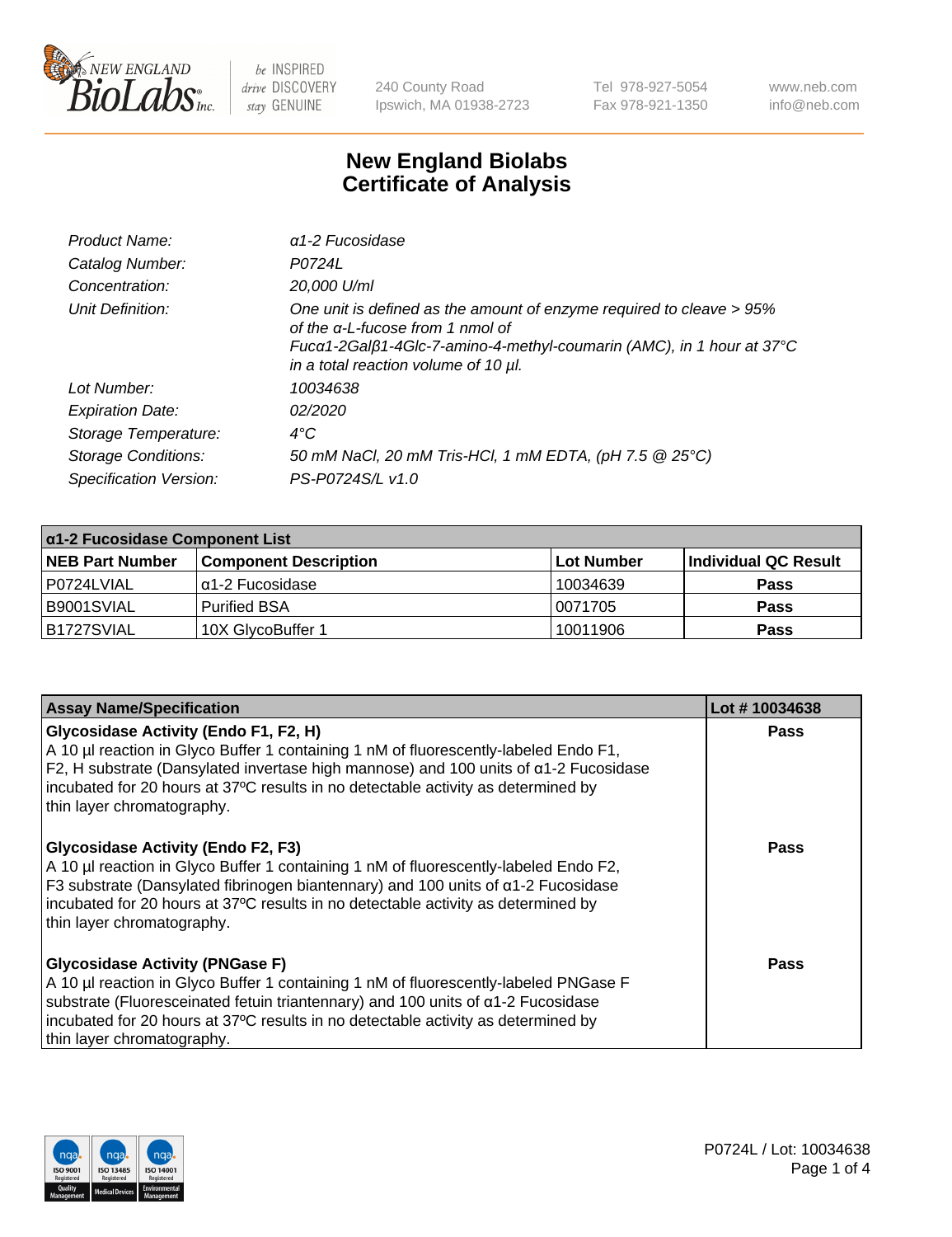

240 County Road Ipswich, MA 01938-2723 Tel 978-927-5054 Fax 978-921-1350

www.neb.com info@neb.com

| <b>Assay Name/Specification</b>                                                                                                                                                                                                                                                                                                                                                          | Lot #10034638 |
|------------------------------------------------------------------------------------------------------------------------------------------------------------------------------------------------------------------------------------------------------------------------------------------------------------------------------------------------------------------------------------------|---------------|
| Glycosidase Activity (α1-3 Fucosidase)<br>A 10 µl reaction in Glyco Buffer 1 containing 1 nM of fluorescently-labeled<br>α-Fucosidase substrate (Fucα1-3Galβ1-4GlcNAcβ1-3Galβ1-4Glc-AMC) and 100 units of<br>$\alpha$ 1-2 Fucosidase incubated for 20 hours at 37°C results in no detectable activity as<br>determined by thin layer chromatography.                                     | Pass          |
| Glycosidase Activity (α1-3 Galactosidase)<br>A 10 µl reaction in Glyco Buffer 1 containing 1 nM of fluorescently-labeled<br>α-Galactosidase substrate (Galα1-3Galβ1-4GlcNAc-AMC) and 100 units of α1-2<br>Fucosidase incubated for 20 hours at 37°C results in no detectable activity as<br>determined by thin layer chromatography.                                                     | <b>Pass</b>   |
| Glycosidase Activity (α1-3 Mannosidase)<br>A 10 µl reaction in Glyco Buffer 1 containing 1 nM of fluorescently-labeled<br>α-Mannosidase substrate (Μanα1-3Μanβ1-4GlcNAc-AMC) and 100 units of α1-2 Fucosidase<br>incubated for 20 hours at 37°C results in no detectable activity as determined by<br>thin layer chromatography.                                                         | Pass          |
| Glycosidase Activity (α1-6 Galactosidase)<br>A 10 µl reaction in Glyco Buffer 1 containing 1 nM of fluorescently-labeled<br>α-Galactosidase substrate (Galα1-6Galα1-6Glcα1-2Fru-AMC) and 100 units of α1-2<br>Fucosidase incubated for 20 hours at 37°C results in no detectable activity as<br>determined by thin layer chromatography.                                                 | Pass          |
| Glycosidase Activity (α1-6 Mannosidase)<br>A 10 µl reaction in Glyco Buffer 1 containing 1 nM of fluorescently-labeled<br>$\alpha$ -Mannosidase substrate (Man $\alpha$ 1-6Man $\alpha$ 1-6(Man $\alpha$ 1-3)Man-AMC) and 100 units of $\alpha$ 1-2<br>Fucosidase incubated for 20 hours at 37°C results in no detectable activity as<br>determined by thin layer chromatography.        | <b>Pass</b>   |
| Glycosidase Activity (β-Mannosidase)<br>A 10 µl reaction in Glyco Buffer 1 containing 1 nM of fluorescently-labeled<br>$\beta$ -Mannosidase substrate (Μanβ1-4Manβ1-4Man-AMC) and 100 units of α1-2 Fucosidase<br>incubated for 20 hours at 37°C results in no detectable activity as determined by<br>thin layer chromatography.                                                        | Pass          |
| Glycosidase Activity (β-N-Acetylgalactosaminidase)<br>A 10 µl reaction in Glyco Buffer 1 containing 1 nM of fluorescently-labeled<br>$\beta$ -N-Acetylgalactosaminidase substrate (GalNAc $\beta$ 1-4Gal $\beta$ 1-4Glc-AMC) and 100 units of<br>$\alpha$ 1-2 Fucosidase incubated for 20 hours at 37°C results in no detectable activity as<br>determined by thin layer chromatography. | Pass          |

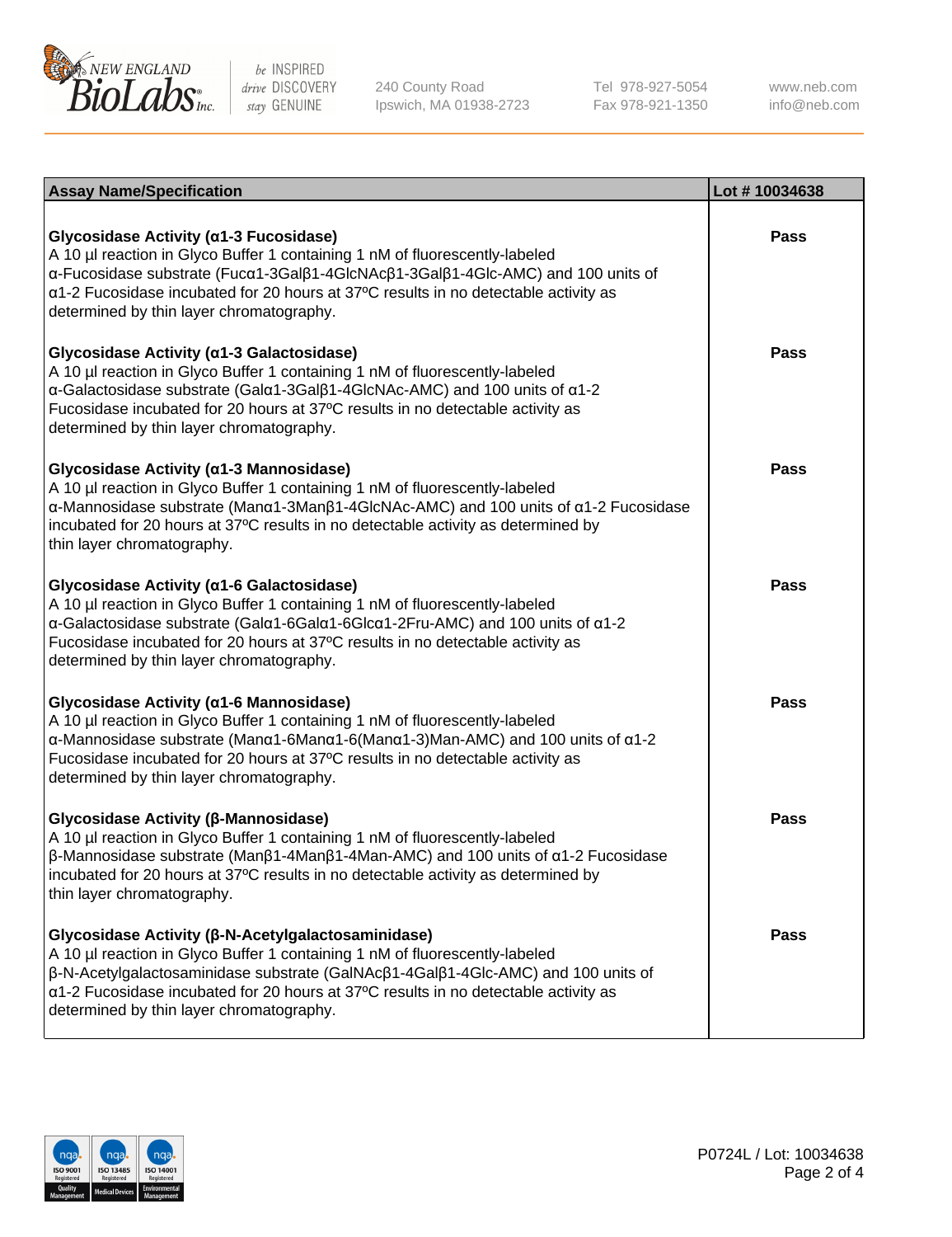

240 County Road Ipswich, MA 01938-2723 Tel 978-927-5054 Fax 978-921-1350

www.neb.com info@neb.com

| <b>Assay Name/Specification</b>                                                                                                                                                                                                                                                                                                                                                    | Lot #10034638 |
|------------------------------------------------------------------------------------------------------------------------------------------------------------------------------------------------------------------------------------------------------------------------------------------------------------------------------------------------------------------------------------|---------------|
| Glycosidase Activity (β-N-Acetylglucosaminidase)<br>A 10 µl reaction in Glyco Buffer 1 containing 1 nM of fluorescently-labeled<br>β-N-Acetylglucosaminidase substrate (GlcNAcβ1-4GlcNAcβ1-4GlcNAc-AMC) and 100 units<br>of a1-2 Fucosidase incubated for 20 hours at 37°C results in no detectable activity<br>as determined by thin layer chromatography.                        | Pass          |
| Glycosidase Activity (β-Xylosidase)<br>A 10 µl reaction in Glyco Buffer 1 containing 1 nM of fluorescently-labeled<br>β-Xylosidase substrate (Xylβ1-4Xylβ1-4Xylβ1-4Xyl-AMC) and 100 units of α1-2<br>Fucosidase incubated for 20 hours at 37°C results in no detectable activity as<br>determined by thin layer chromatography.                                                    | <b>Pass</b>   |
| Glycosidase Activity (β1-3 Galactosidase)<br>A 10 µl reaction in Glyco Buffer 1 containing 1 nM of fluorescently-labeled<br>$\beta$ -Galactosidase substrate (Gal $\beta$ 1-3GlcNAc $\beta$ 1-4Gal $\beta$ 1-4Glc-AMC) and 100 units of $\alpha$ 1-2<br>Fucosidase incubated for 20 hours at 37°C results in no detectable activity as<br>determined by thin layer chromatography. | <b>Pass</b>   |
| Glycosidase Activity (β1-4 Galactosidase)<br>A 10 µl reaction in Glyco Buffer 1 containing 1 nM of fluorescently-labeled<br>$\beta$ -Galactosidase substrate (Galβ1-4GlcNAcβ1-3Galβ1-4Glc -AMC) and 100 units of α1-2<br>Fucosidase incubated for 20 hours at 37°C results in no detectable activity as<br>determined by thin layer chromatography.                                | Pass          |
| <b>Protease Activity (SDS-PAGE)</b><br>A 20 µl reaction in 1X Glyco Buffer 1 containing 24 µg of a standard mixture of<br>proteins and a minimum of 100 units of $\alpha$ 1-2 Fucosidase incubated for 20 hours at<br>37°C, results in no detectable degradation of the protein mixture as determined by<br>SDS-PAGE with Coomassie Blue detection.                                | <b>Pass</b>   |
| Glycosidase Activity (α-Neuraminidase)<br>A 10 µl reaction in Glyco Buffer 1 containing 1 nM of fluorescently-labeled<br>α-Neuraminidase substrate (Neu5Acα2-3Galβ1-3GlcNAcβ1-3Galβ1-4Glc-AMC) and 100 units<br>of a1-2 Fucosidase incubated for 20 hours at 37°C results in no detectable activity<br>as determined by thin layer chromatography.                                 | <b>Pass</b>   |
| Glycosidase Activity (α-Glucosidase)<br>A 10 µl reaction in Glyco Buffer 1 containing 1 nM of fluorescently-labeled<br>$\alpha$ -Glucosidase substrate (Glc $\alpha$ 1-6Glc $\alpha$ 1-4Glc-AMC) and 100 units of $\alpha$ 1-2 Fucosidase<br>incubated for 20 hours at 37°C results in no detectable activity as determined by<br>thin layer chromatography.                       | Pass          |
| Glycosidase Activity (α-N-Acetylgalactosaminidase)                                                                                                                                                                                                                                                                                                                                 | Pass          |